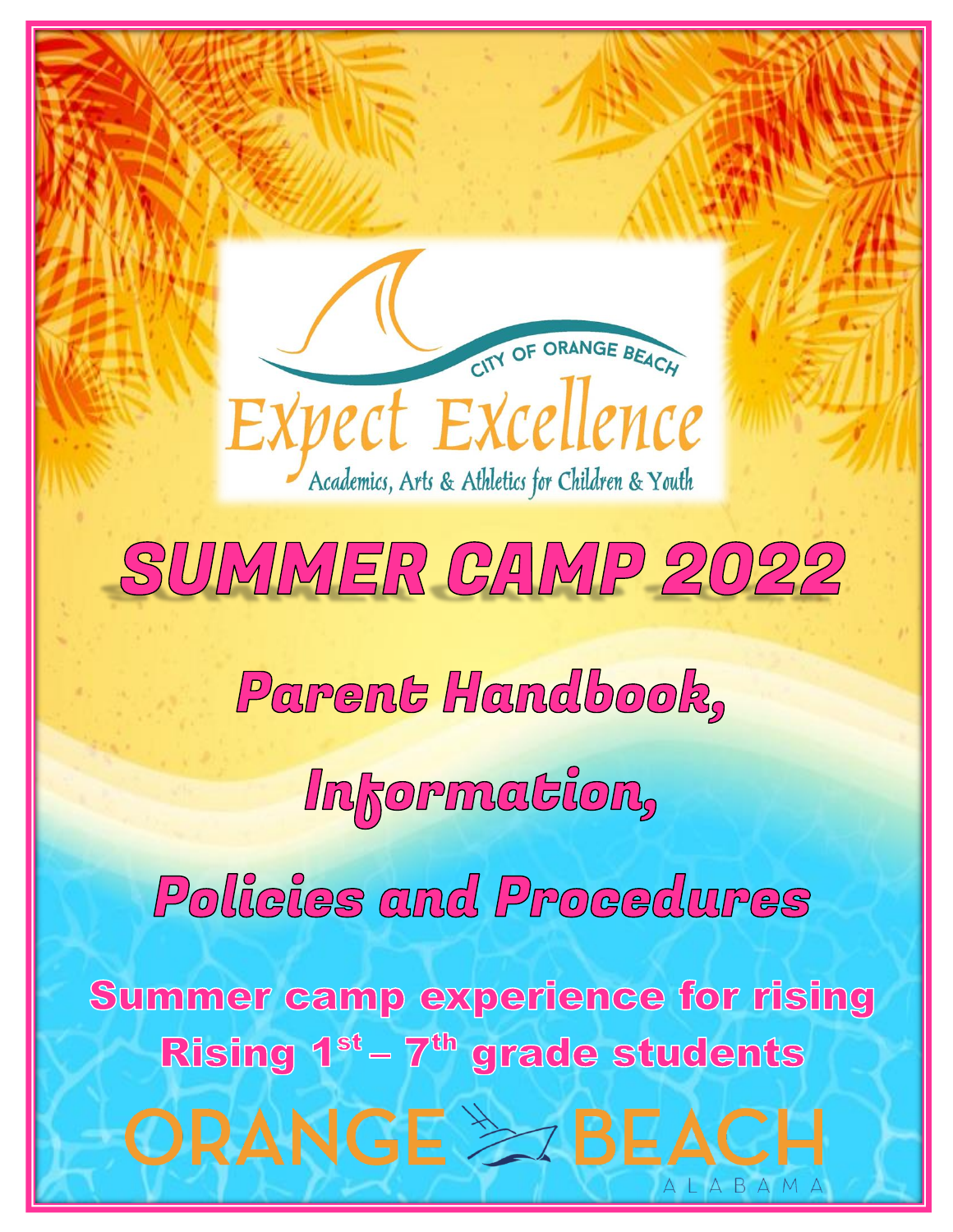# **Expect Excellence**

The City of Orange Beach Expect Excellence Summer Camp Program is designed for risings first grade through rising seventh grade students, and provides a combination of recreational and educational activities for a well-balanced out-of-school experience. Children will end each day excited about the broad range of engaging hands-on activities that allow them to develop their interests and skills.

The Expect Excellence Program is an enhanced program of Academics, Arts and Athletics. The goal of Expect Excellence is to teach Character, Integrity, Work Ethic, Respect and Discipline.

# **Expect Excellence Administrative and Contact Information**

**Expect Excellence Front Desk**

251-981-7836

### **Expect Excellence Department Director**

Jonathan M. Langston jlangston@orangebeachal.gov 251-269-4596 (C) | 251-981-6669 (O)

### **Expect Excellence Administrative Director**

Polly Pittman ppittman@orangebeachal.gov 251-974-2337 (O)

## **Expect Excellence Program Director**

Sara Carroll scarroll@orangebeachal.gov 251-923-5811 (O)

## **Early Elementary Coordinator / Assistant Program Director**

Jennifer Pritchard jpritchard@orangebeachal.gov 251-981-7836 (O)

### **Recreation Center Address**

4849 Wilson Blvd. Orange Beach, AL. 36561 **Page 1** 

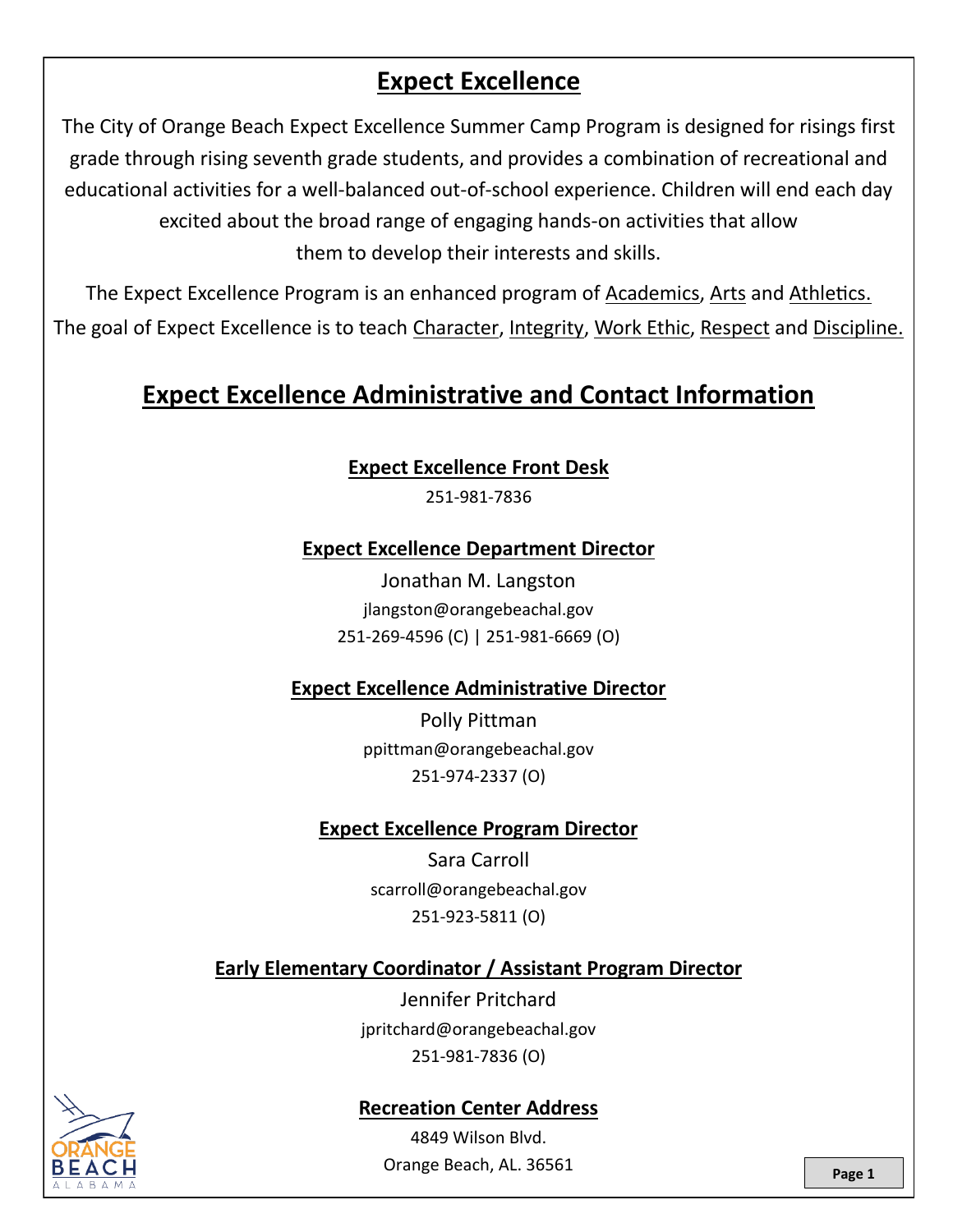# **General Information, Policies & Procedures**

### **What to Bring Each Day**

**Bathing Suit**

**Towel**

**Lunch**

**TWO Snacks**

**Closed Toe Shoes**

**Water Bottle**

*\*Each camper will be provided an Expect Excellence bag to put their bathing suit & towel in each day*

## **Days and Hours of Operation**

Monday – Friday, 7 am - 6 pm May 31 – August 5, 2022 Expect Excellence will be closed on Monday, July 4, in observance of Independence Day.

# **Drop Off / Pick Up**

You may drop your camper off as early at 7:00 am and campers must be picked up before 6:00 pm.

Drop Off and Pick Up is at the Recreation Center. Children must be checked "IN" and "OUT" daily by an authorized adult. Children are not allowed to sign themselves in or out. For safety reasons, do not park your car at the front door. Please park your car in the parking spaces provided. WRITTEN notice (physical or email) is required if your child will leave with persons other than those designated on the registration form. Only a parent/legal guardian may make changes to a camper's approved pick up list. Each person must have a picture ID card during pick up. To make changes to your child's pick up list, please email **eefrontdesk@orangebeachal.gov.**

# **Clothing**

Children should come dressed for activity. For the safety of your child, sandals or flip flops are not allowed. **CLOSED TOE ATHLETIC SHOES ONLY**. Your child may keep sandals in their camp bag to wear to and from the pool. Loose fitting clothing is recommended. All children are encouraged to have a change of clothing in case of accidents. The Recreation Center does not have spare clothes and cannot predict when an accident could occur. Each child needs to bring a swim suit and towel EVERY DAY.

Expect Excellence will provide sunscreen.

# **Snacks and Lunch**

Summer Programs require the parent to provide a lunch, two snacks and a water bottle for each day. Please provide an ice pack if food contains any ingredients that require refrigeration, so that all foods will remain healthy & safe. THERE ARE NO CONCESSIONS SALES AT SUMMER CAMP.

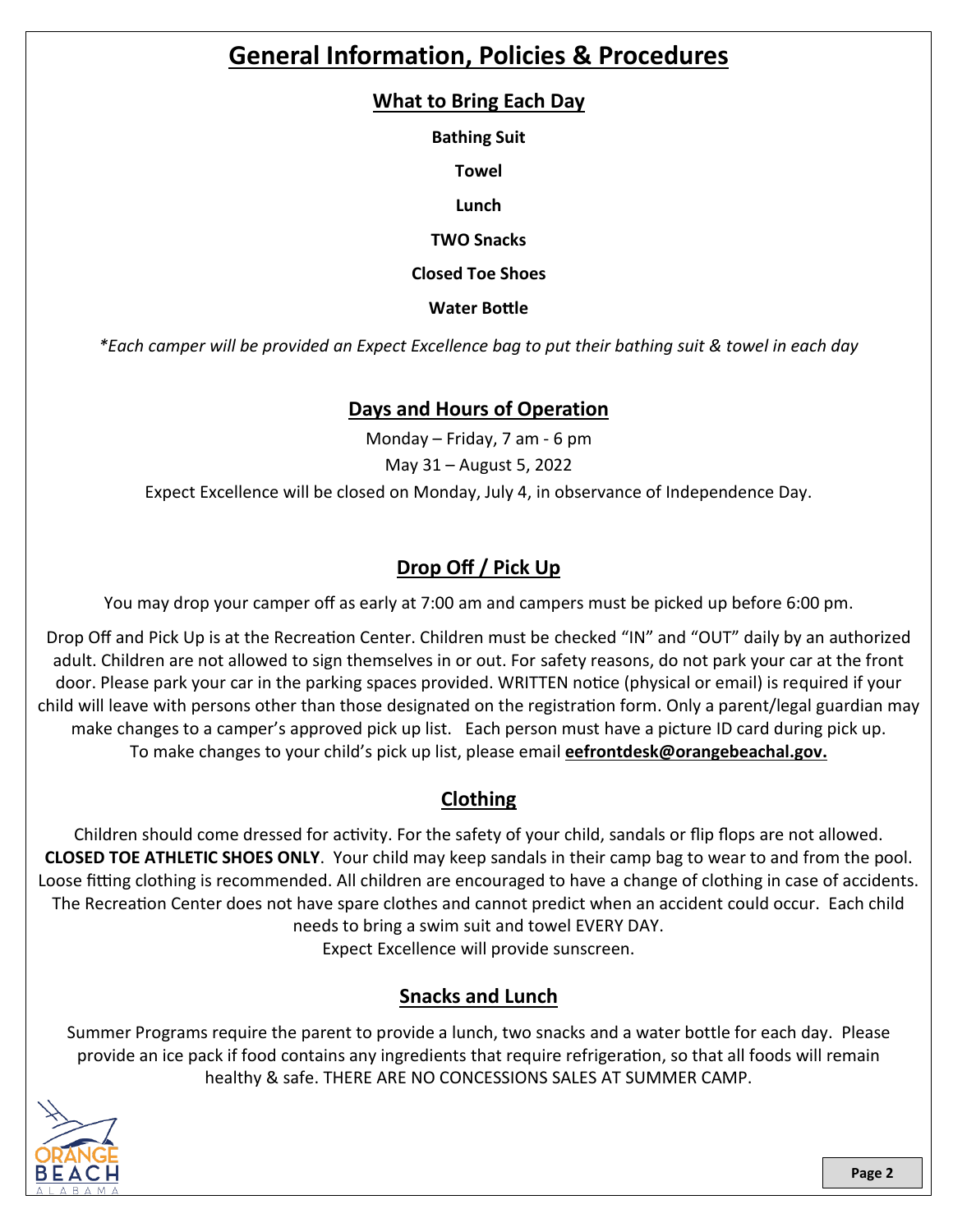# **Phone/Electronics Use Policy**

The Orange Beach Recreation Center is an electronic-free zone. Students are not permitted to have any electronic devices that have internet, phone call, or text capabilities. This includes phones, tablets, games, etc. If a student needs to contact a parent, Expect Excellence staff will facilitate the call from the front desk.

### **Loss of Personal Property**

The City of Orange Beach Expect Excellence Department is not responsible for lost or misplaced toys, jewelry, clothes, shoes, money, etc. The Recreation Center routinely collects a large quantity of misplaced items and clothing. Please check the lost and found area on a regular basis, which is located in the entrance foyer of the main building.

## **Medication**

No medications will be administered by staff unless a medical authorization form has been filled out and signed by the parent. Any prescription drug sent to camp shall be in its original container and clearly labeled with the student's name and directions for administering the drug. Prescriptions bearing the name of a person other than the student in question will not be administered. No student will be allowed to keep medicine themselves. Any medication found on the student will be removed and the parent notified.

#### **Illness**

Students must be free of contagious illness and healthy enough to participate in recreational activities in order to attend the program. They must be able to play outside, as well as inside, and participate in low and high energy activities. If the student is ill, please do not attempt to bring him/her to camp. If the student exhibits signs of illness after arriving, the student will be isolated, and the parent notified. If a parent is unable to remove the student, he or she must arrange for someone else to pick up the child. Students will not be released to any person other than the parent or a person designated by the parent on the student's pick up list. "Illness" includes, but is not limited to:

- 1. FEVER—A temperature of 100.4 or above
- 2. DIARRHEA or VOMITING
- 3. HEAD LICE or NITs
- 4. CONJUNCTIVITIS (Pink Eye)
- 5. UNDIAGNOSED SPOTS OR SORES
- 6. SEVERE COLDS—Continuous coughing, congestion, green or yellow discharge
- 7. CONTAGIOUS SKIN CONDITIONS
- 8. ANY COVID-19 RELATED SYMPTOMS